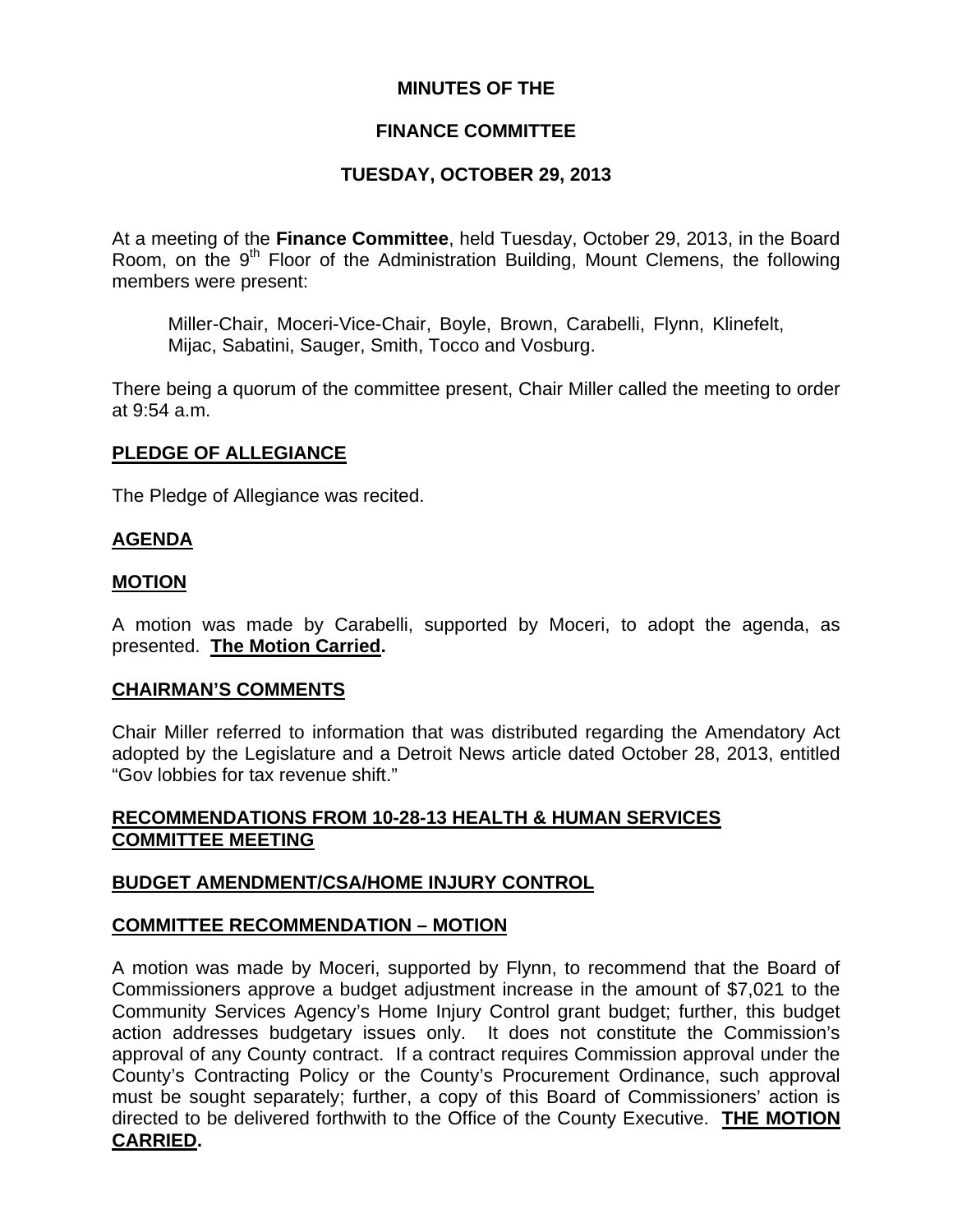# **BUDGET AMENDMENT/CSA/VETERANS AND FAMILIES GRANT**

#### **COMMITTEE RECOMMENDATION – MOTION**

A motion was made by Moceri, supported by Flynn, to recommend that the Board of Commissioners approve a request to amend the previously approved Community Services Agency's budget with an increase of \$435,000 for Fiscal Year 2013/2014 (Supportive Services for Veterans and Families Grant); further, this budget action addresses budgetary issues only. It does not constitute the Commission's approval of any County contract. If a contract requires Commission approval under the County's Contracting Policy or the County's Procurement Ordinance, such approval must be sought separately; further, a copy of this Board of Commissioners' action is directed to be delivered forthwith to the Office of the County Executive.

The following commissioners asked questions of Joe Cook, Assistant Director: Flynn, Smith, Vosburg, Moceri, Klinefelt, Carabelli, Sabatini, Miller, Brown, Tocco and Sauger.

#### **AMENDMENT**

A motion was made by Brown, supported by Carabelli, to amend the grant agreement to only hire two staff.

Board Chair Flynn asked for an opinion from Corporation Counsel. Jill Smith, Assistant Corporation Counsel, stated the appropriate action is to approve, reject or postpone.

Commissioners Brown and Carabelli withdrew their amendment.

The following commissioners spoke: Brown, Carabelli, Klinefelt and Boyle.

A ROLL CALL VOTE WAS TAKEN AS FOLLOWS:

VOTING YES WERE BOYLE, BROWN, CARABELLI, FLYNN, KLINEFELT, MIJAC, MILLER, MOCERI, SABATINI, SAUGER, TOCCO AND VOSBURG. THERE WERE 12 "YES" VOTES.

#### **THE MOTION CARRIED.**

#### **CONTRACT AMENDMENT/CSA/JUDSON CENTER-EARLY HEAD START**

#### **COMMITTEE RECOMMENDATION – MOTION**

A motion was made by Moceri, supported by Flynn, to recommend that the Board of Commissioners approve a contract amendment with Judson Center for home-based services for Community Services Agency's Head Start 0-5; further, a copy of this Board of Commissioners' action is directed to be delivered forthwith to the Office of the County Executive. **THE MOTION CARRIED WITH CARABELLI AND SABATINI VOTING "NO."**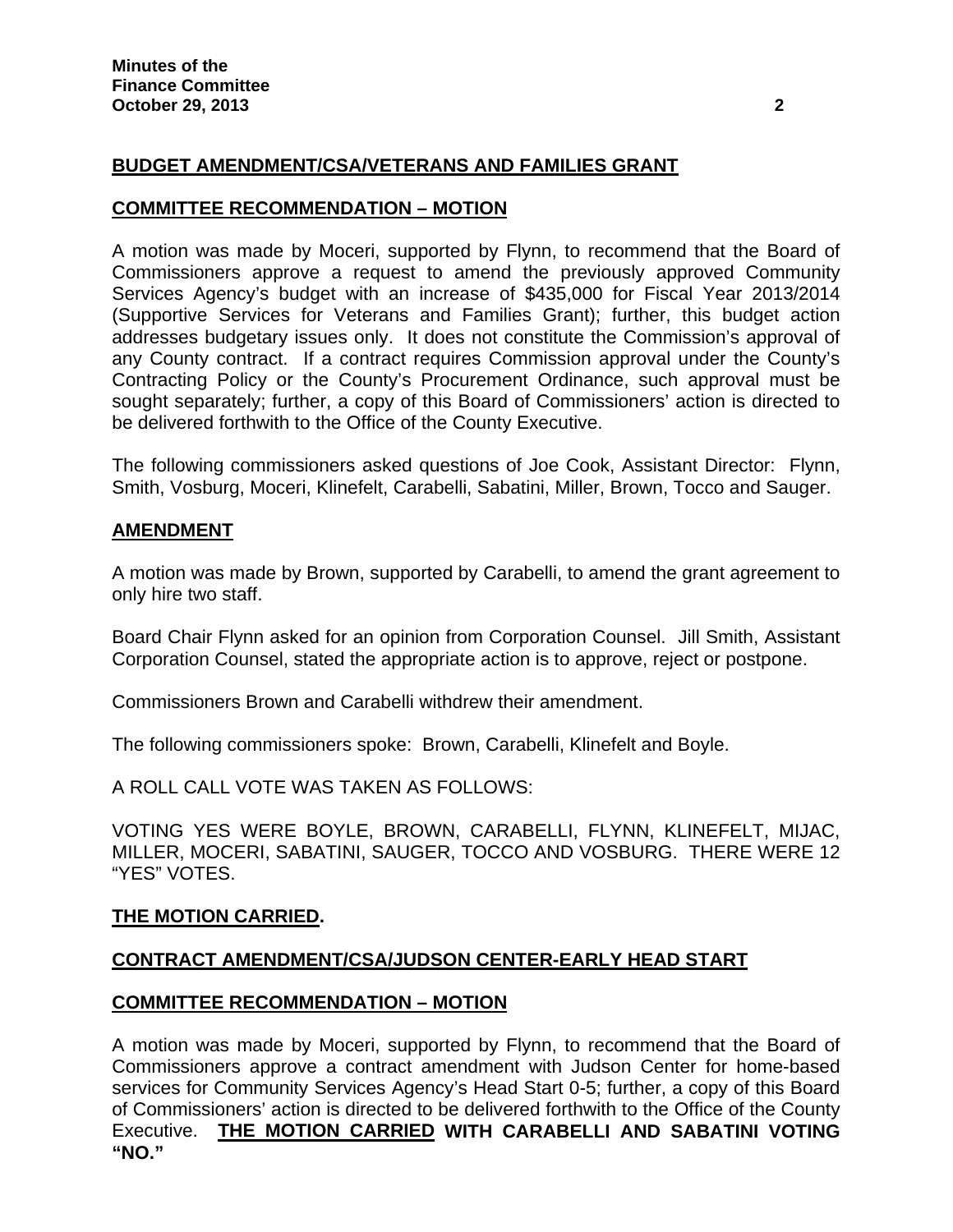# **ANTICIPATED RECOMMENDATIONS FROM 10-29-13 INFRASTRUCTURE COMMITTEE MEETING**

# **LEASE AGREEMENT WITH 123.NET/CORPORATION COUNSEL**

#### **COMMITTEE RECOMMENDATION – MOTION**

A motion was made by Carabelli, supported by Mijac, to recommend that the Board of Commissioners approve a lease with 123.Net for the installation and operation of an antenna and other radio communication devices on the roof of the County Building; further, a copy of this Board of Commissioners' action is directed to be delivered forthwith to the Office of the County Executive. **THE MOTION CARRIED.**

# **BUDGET AMENDMENT/DEPARTMENT OF ROADS/INSURANCE CLAIM REIMBURSEMENT**

# **COMMITTEE RECOMMENDATION – MOTION**

A motion was made by Klinefelt, supported by Vosburg, to recommend that the Board of Commissioners approve an amendment to the 2013-14 Department of Roads budget to include the addition of \$17,078.12 (insurance claim reimbursement); further, this budget action addresses budgetary issues only. It does not constitute the Commission's approval of any County contract. If a contract requires Commission approval under the County's Contracting Policy or the County's Procurement Ordinance, such approval must be sought separately; further, a copy of this Board of Commissioners' action is directed to be delivered forthwith to the Office of the County Executive. **THE MOTION CARRIED.** 

# **BUDGET AMENDMENT/DEPARTMENT OF ROADS/VEHICLE INSURANCE REIMBURSEMENT AND PURCHASE OF VEHICLE**

# **COMMITTEE RECOMMENDATION – MOTION**

A motion was made by Vosburg, supported by Sauger, to recommend that the Board of Commissioners approve an amendment to the 2013-14 Department of Roads budget to include the addition of \$34,938.35 from vehicle insurance reimbursement and the use of the fund balance for the purchase of a replacement vehicle for \$220,000; further, this budget action addresses budgetary issues only. It does not constitute the Commission's approval of any County contract. If a contract requires Commission approval under the County's Contracting Policy or the County's Procurement Ordinance, such approval must be sought separately; further, a copy of this Board of Commissioners' action is directed to be delivered forthwith to the Office of the County Executive. **THE MOTION CARRIED.**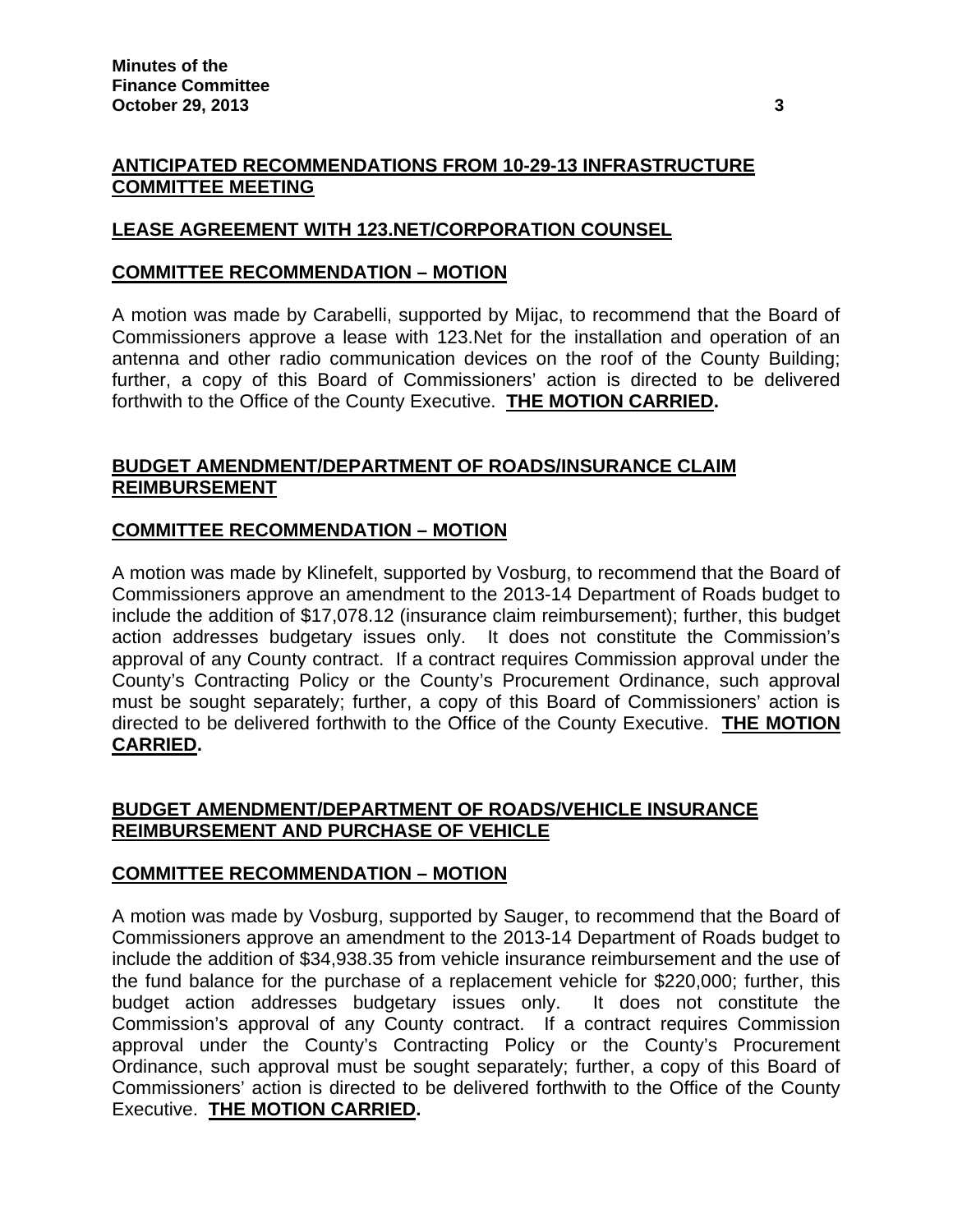# **MUNICIPAL MAINTENANCE CONTRACT WITH HURON CLINTON METRO AUTHORITY/DEPARTMENT OF ROADS**

# **COMMITTEE RECOMMENDATION – MOTION**

A motion was made by Brown, supported by Carabelli, to recommend that the Board of Commissioners approve a municipal maintenance contract between the Macomb County Department of Roads and Huron Clinton Metro Authority (HCMA) for weed and grass control services on Metropolitan Parkway between Jefferson to Schoenherr for Fiscal Year October 1, 2013 through September 30, 2014; further, a copy of this Board of Commissioners' action is directed to be delivered forthwith to the Office of the County Executive. **THE MOTION CARRIED.** 

#### **CORRESPONDENCE**

# **RFI 09-19-13 COMMISSIONER QUESTION FOLLOW-UP OCE**

#### **MOTION**

A motion was made by Moceri, supported by Flynn, to receive and file the information provided in response to RFI 09-19-13 Commissioner Question Follow-up OCE.

Board Chair Flynn stated that the Finance Director was asked to give a presentation about the Cost Allocation Report prepared by MAXIMUS and Mr. Provenzano indicated that he would prefer to meet individually with commissioners to review the report due to its complexity. Chair Miller said he felt the review and discussion should be held in a public meeting.

The following commissioner spoke: Carabelli.

Chair Miller called for a vote on the motion and **The Motion Carried.** 

# **ADOPT PROCLAMATIONS**

#### **COMMITTEE RECOMMENDATION – MOTION**

A motion was made by Carabelli, supported by Vosburg, to recommend that the Board of Commissioners adopt the following proclamations:

Commending Stephen Cassin on receiving the President's Award from the Michigan Association of Planning (offered by Board);

Commending Kirk Lightcap – Eagle Scout (offered by Brown) and

Commending Andrew Reid – Eagle Scout (offered by Brown).

# **THE MOTION CARRIED.**